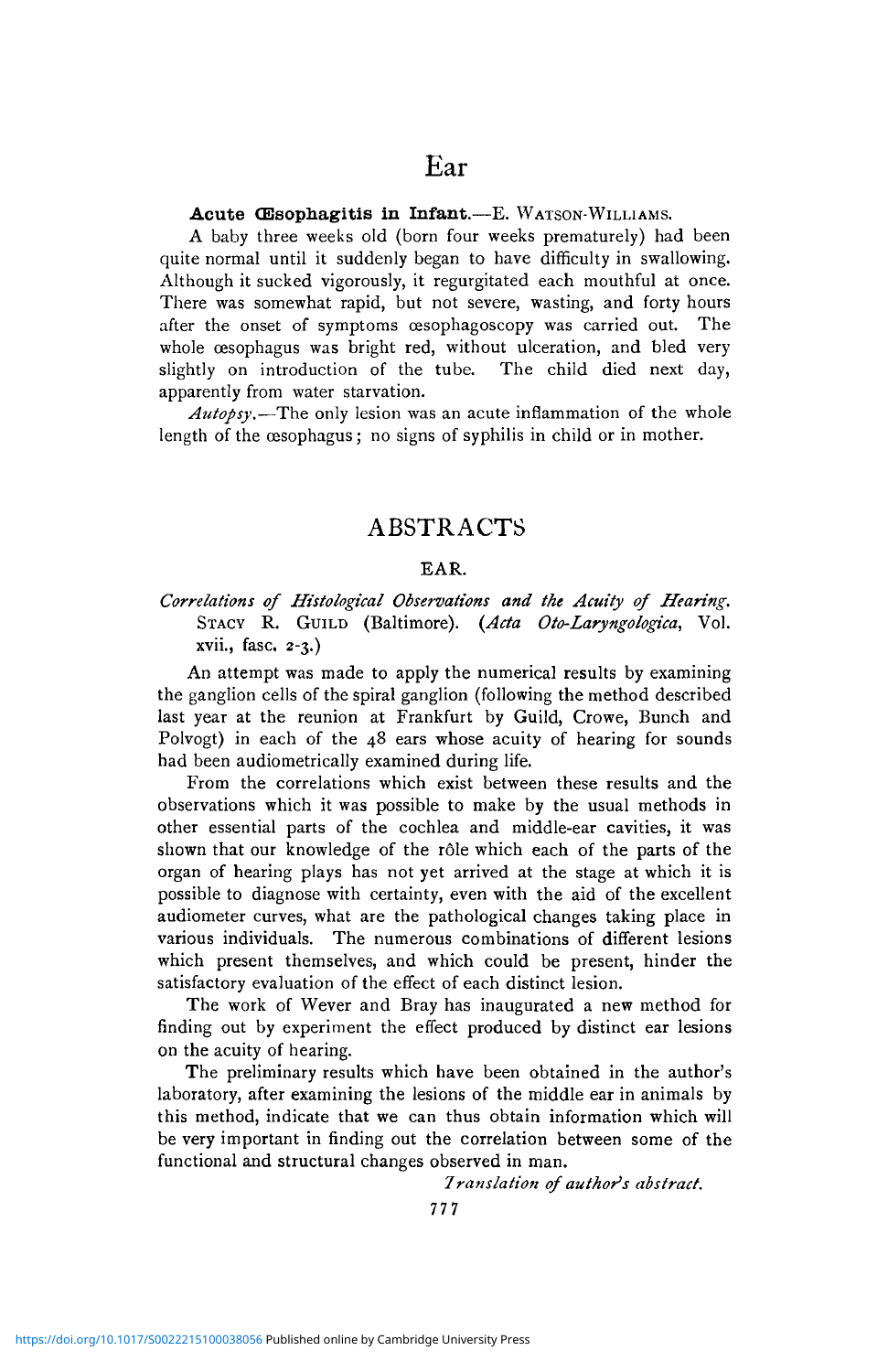Some Investigations on the Caloric Test. A. THORNVALS (Copenhagen). *(Ada Oto-Laryngologica,* Vol. xvii., fasc. 2-3.)

We have tried to find a more practical method of studying the quantitive caloric test, especially in those cases in which a spontaneous nystagmus exists. For this purpose we have made use of a new modification of Plums' apparatus. After the temperature of the patient has been taken we make the test with water of a temperature either  $7^\circ$  higher or lower than that of the patient and we put down the result thus:

*P.d.* 
$$
\frac{18'' (70 \text{ cm}^3 - 2)}{20'' (70 \text{ cm}^3 - 2')} \frac{1}{7}.
$$

This formula is to be read in the following way:—In the dorsal position *{p.d.),* above the line is written the result of the right ear test, beneath the line that of the left. We observe on the right side that the caloric nystagmus has begun after 18", that 10 cm<sup>3</sup> of water have been used and after 2 minutes' duration the reaction has subsided. The reaction has been induced by water  $\gamma^{\circ}$  lower than the temperature of the patient  $(7 \div)$ . In the same way the result of the other ear may be read. Here however  $7 +$  means that the reaction has been induced by water  $7^\circ$  higher than the temperature of the patient. The test is generally made in the dorsal  $(\rho.d.)$  and in the central  $(\rho.v.)$  position. *Author's abstract.*

## *Disturbances of the Movements of the Alimentary Canal after Unilateral Labyrinth-Extirpation in Cats.* J. LE HEUX and A. DE KLEYN (Utrecht). *(Ada Oto-Laryngologica,* Vol. xvii., fasc. 2-3.)

From clinical observations we know that changes in the function of the labyrinth are often accompanied by disturbances of the movements of the alimentary canal.

It is a remarkable fact, however, that but few experiments have been carried out to investigate this phenomenon. The well-known method of Cannon of examination by X-rays was used in the experiments. After observing a series of normal animals a second series of animals was observed after unilateral labyrinth extirpation.

After this operation a marked delay in the passage of food through the stomach and small intestine was noted in the animals, not to the same extent, however, in the large bowel. Vomiting, which is often noticed in man, was observed only once in the animals. The influence of the operation upon the alimentary canal is, however, transient and is not noticed after 10 to 12 days. The extirpation of both labyrinths does not give a different result. It is concluded that the loss of function of the labyrinth causes these disturbances of motility.

H. V. FORSTER.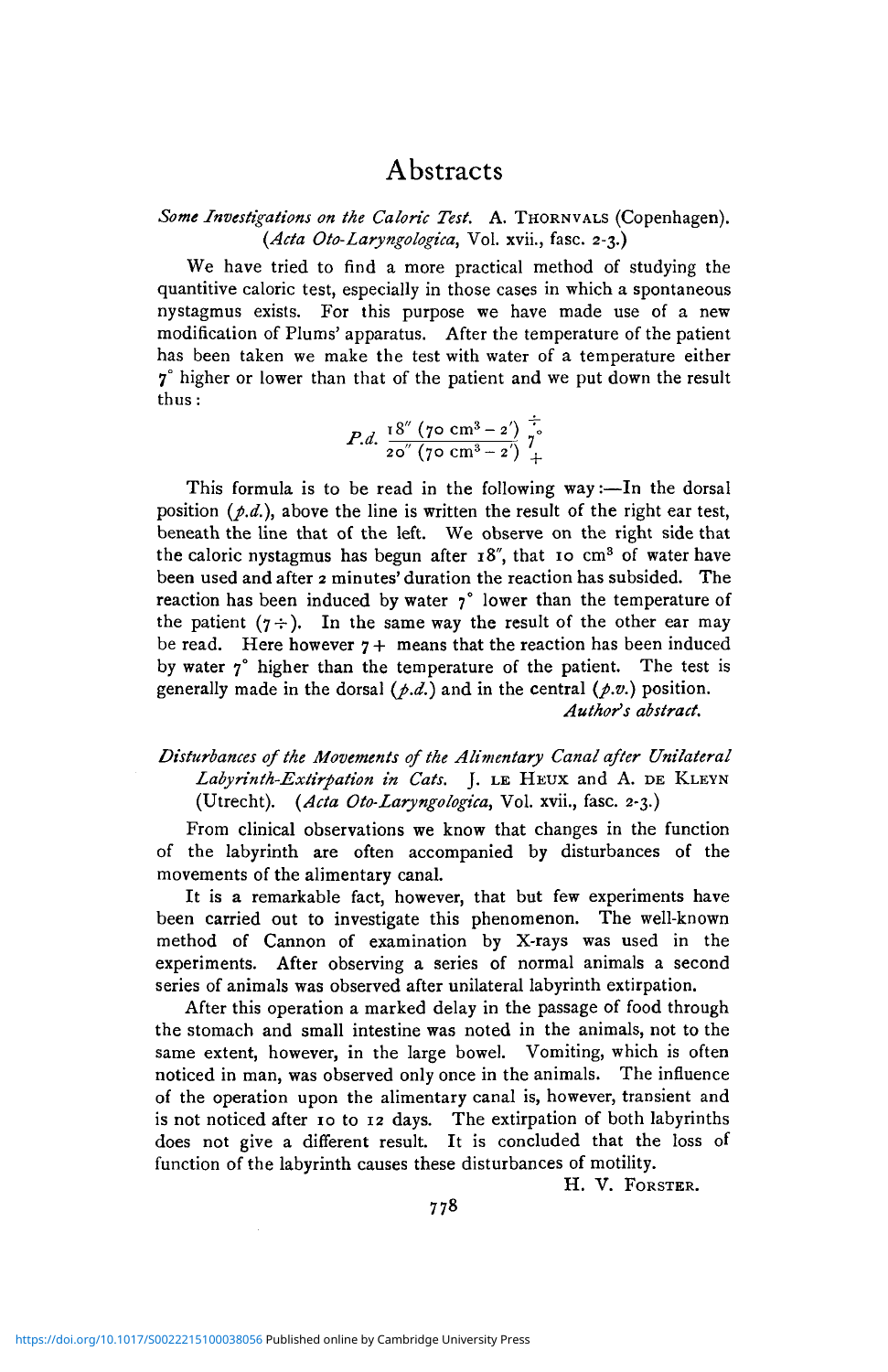### *The Operation of Epitympanal Antrotomy.* Professor 0. Voss (Frankfort). *(Revue de Laryngologie,* February 1932.)

Ear

Professor Voss quite logically objects to the designation "conservative radical mastoid operation " which has been extensively applied to this and similar procedures. It is, of course, a contradiction in terms. The original feature of Voss's operation, and of the similar one of Beyer, is that the tympanum is approached from above instead of from behind. This allows of a more perfect exposure of the epitympanal recess, with less risk of disturbance to the heads of the malleus and incus, which it is desired to preserve.

In dealing with the spread of middle-ear suppuration, we are apt to think too exclusively of the mastoid as the pathway of infection. No doubt this is the more frequent route, but it is important to bear in mind that there is an anterior, as well as a posterior, chain of cavities in connection with the tympanum. The seriousness of the complications which may arise from the spread of infection along the anterior chain of cavities is no less than those which may follow mastoid infection, and they constitute the special danger in temporal bones of the pneumatic type. Spread of infection by the anterior route starts in the cells in the roof of the tympanum, above the Eustachian tube, and spreads to the chain of cavities surrounding the dense bony capsule of the labyrinth and the carotid canal, whence it reaches the apex of the petrous pyramid. Often the cells in the root of the zygoma are involved. Perforations are often in the anterior part of the membrana tympani or in the attic region, and otorrhcea tends to become chronic by reason of persistent discharge from the epitympanic cavity.

Deep extension of the inflammation gives rise to symptoms of labyrinthinel irritation, and to the well-known clinical picture described by Gradenigo—widespread pain on the same side of the head, trigeminal neuralgia (often severe and persistent) and sixth-nerve paralysis. simple mastoid operation affords very little relief, or may even make the patient worse. The suppuration persists. Even a radical mastoid operation usually fails to effect a cure, especially if the inflammation in the zygomatic cells is overlooked. Moreover, the radical operation unnecessarily destroys the tympanic structures, which may usually be preserved with advantage.

Voss's case records also show that infection of the anterior chain of cells can give rise to meningeal irritation, meningeal infection and to pyaemic metastatic abscesses without involvement of the venous sinuses. The pathogeny of the latter complication is probably septic thrombosis of small veins in the roof of the tympanum. Cases of his, presenting these formidable complications, have healed after the performance of the operation he describes.

With regard to the operation itself, the following are the chief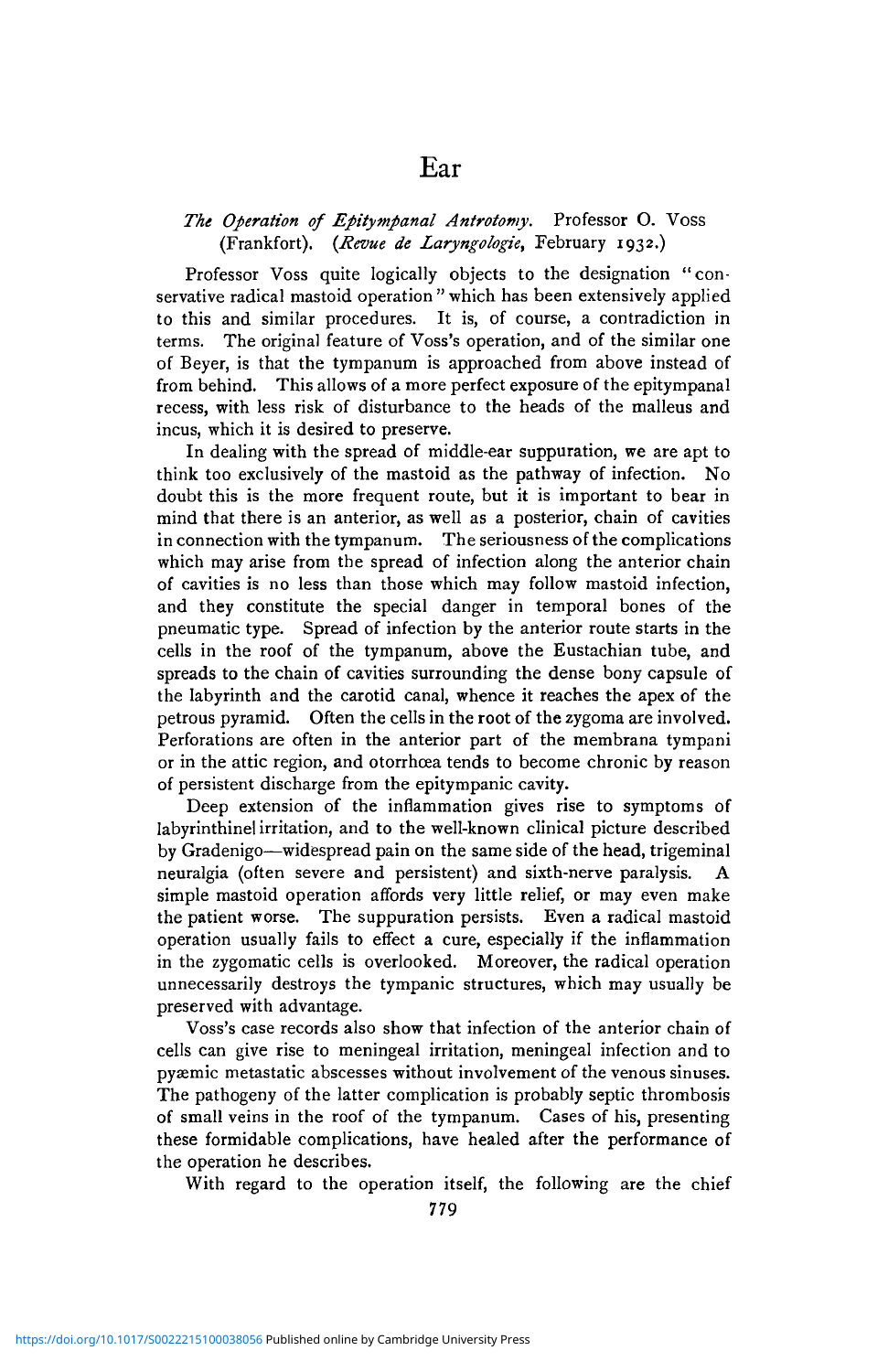points. The mastoid antrum is opened in the ordinary manner, and any infected cells in the mastoid are dealt with. The post-auricular incision is carried forward over the pinna to the root of the zygoma. The zygomatic ridge above the meatus and the root of the zygoma in front are removed, and the bone wound is gradually and carefully deepened from above downwards, so as to expose completely the attic and the heads of the malleus and incus. The greatest care is necessary not to disturb these structures, and the author advises that the removal of bone should be effected by means of fine nibbling forceps in preference to chisels or gouges. A refinement of technique is the leaving intact of a small margin of bone to give attachment to the tympanic membrane. Any cholesteatomatous masses or granulations are carefully removed with fine curettes. Voss has given up the attempt to enlarge the meatus by a plastic operation, and relies for drainage of the attic region on tamponading the supra-auricular wound, which is left open. This necessitates a secondary suture when the cavity has become healthy, so as to prevent dropping of the pinna.

He gives the following indications for the operation :—

- 1. Chronic attic suppuration.
- 2. Uncomplicated subacute suppuration of the middle ear involving the attic, or of the attic alone.
- 3. Acute infection of the cells in the petrous pyramid.
- 4. Blood infections (pyaemia) secondary to attic suppuration.
- 5. Fracture of the temporal bone involving the epitympanic cavity.
- 6. Cases with labyrinthine or meningeal symptoms arising in the course of acute otitis media.

The technique is the same for acute and chronic cases.

No plastic operation on the meatus is done in either acute or chronic cases.

The procedure should be regarded as an extension of the simple, or Schwartze, operation, and its adoption should materially diminish the number of radical operations required.

The operation of epitympanal antrotomy is a useful method of approaching the labyrinth when it is necessary to drain its cavities.

G. WILKINSON.

## *An Operation for the Exposure of the Jugular Bulb.* FERNANDO CASADESUS (Barcelona). *(Proceedings of the Collegium Oto-Rhino-Laryngologicum,* Session 1931.)

The writer has performed this operation ten times on the dead subject, and twice on the living. The anatomical difficulties are formidable. The three important structures to be avoided are the facial nerve, the spinal accessory nerve, and the vertebral artery.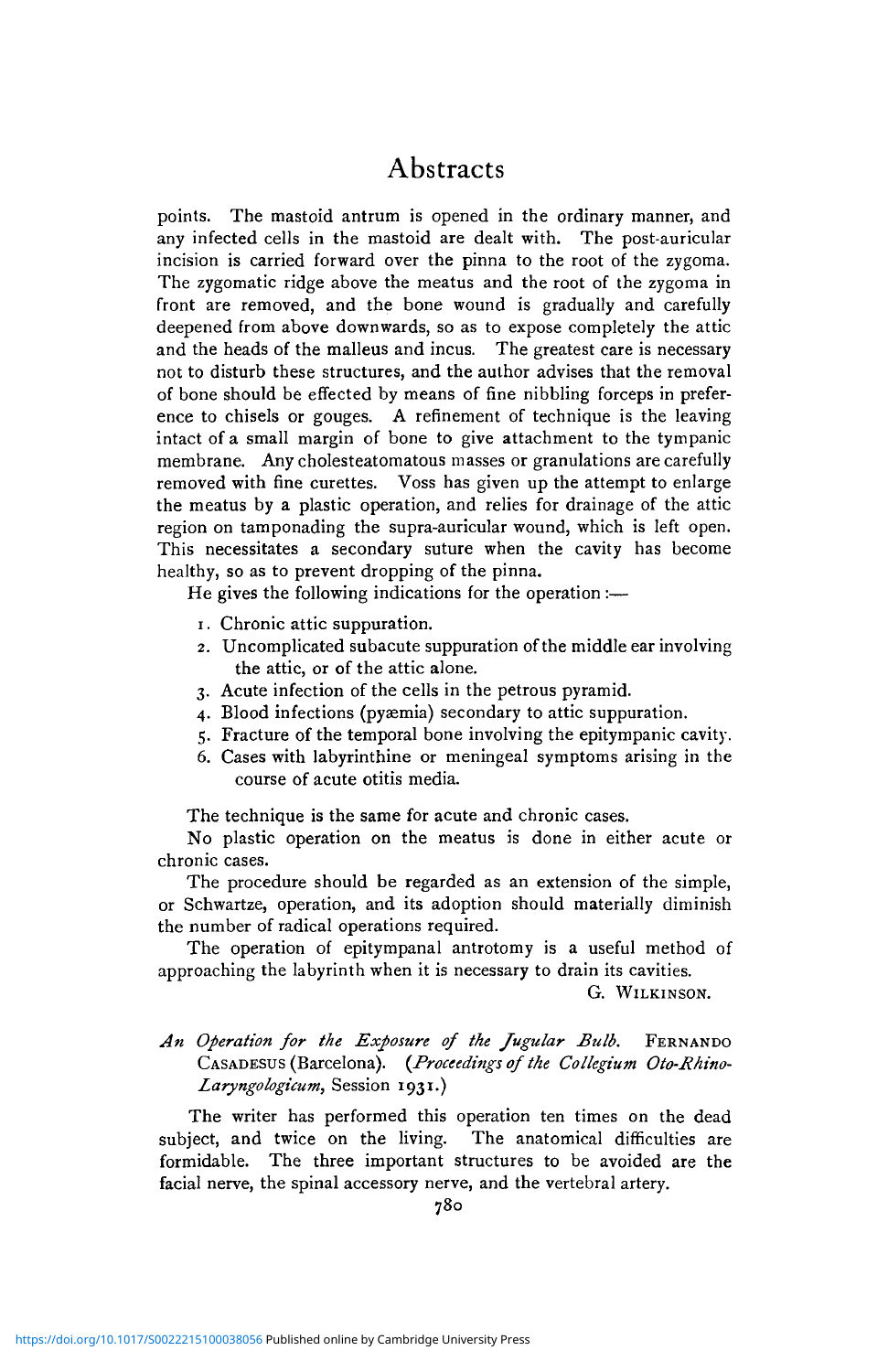# Nose and Accessory Sinuses

The mastoid incision is carried down into the neck, and the jugular vein is ligatured. A horizontal incision, two inches long, is made backwards from the middle of the mastoid wound, and is carried down to the bone. The sterno-mastoid, splenius and complexus are separated from the bone. These muscles are retracted backwards as a flap, which carries with it the spinal accessory nerve. The apex of the mastoid is next removed, and the posterior belly of the digastric is carefully separated from its groove, except at the anterior extremity, where it is left attached, as this part of the muscle lies directly over the seventh nerve and protects it. The muscle is retracted forwards, and in the space between the two muscle flaps the jugular vein is fully exposed right up to the base of the skull. The bone on the inferior surface of the petro-mastoid intervening between the site of emergence of the jugular vein from the foramen lacerum posterium and the lateral sinus lying exposed at the bottom of the mastoid wound is now removed. If this were done along the shortest line the facial nerve would be endangered. It is therefore necessary to work at first directly inwards, and then inwards and forwards, thus turning the nerve. To obtain sufficient exposure for this removal of bone, the rectus lateralis, which is attached to the base of the skull at this point, must be separated and allowed to hang down from its attachment to the transverse process of the atlas, in which position it covers and protects the vertebral artery. The whole of the bone lying below the jugular bulb and the bend of the lateral sinus beyond it can now be carefully picked away with nibbling forceps. G. WILKINSON.

## NOSE AND ACCESSORY SINUSES.

#### *Further Investigations on the Histamine-like Substance found in Rye Pollen.* C. E. BENJAMINS and J. STRUIKEN (Groningen). *(Ada Oto-Laryngologica,* Vol. xvii., fasc. 2-3.)

In a paper read at the meeting at Frankfurt attention was called to a certain substance in rye-pollen not to be found in the pollen of eight other gramineae. It was concluded that this substance was histamine itself or a histamine-like substance. The facts on which this opinion was based were :—

- 1. Smooth muscles of guinea-pig and cat contract when brought into contact with rye-pollen extract just as they do with histamine.
- 2. This reaction may be repeated several times in succession.
- 3. The latent period is the same for both.
- 4. The character of both is potential.
- 5. The resistance against high temperature and the action of peptic juices.
- 6. The cutaneous reaction in normal persons.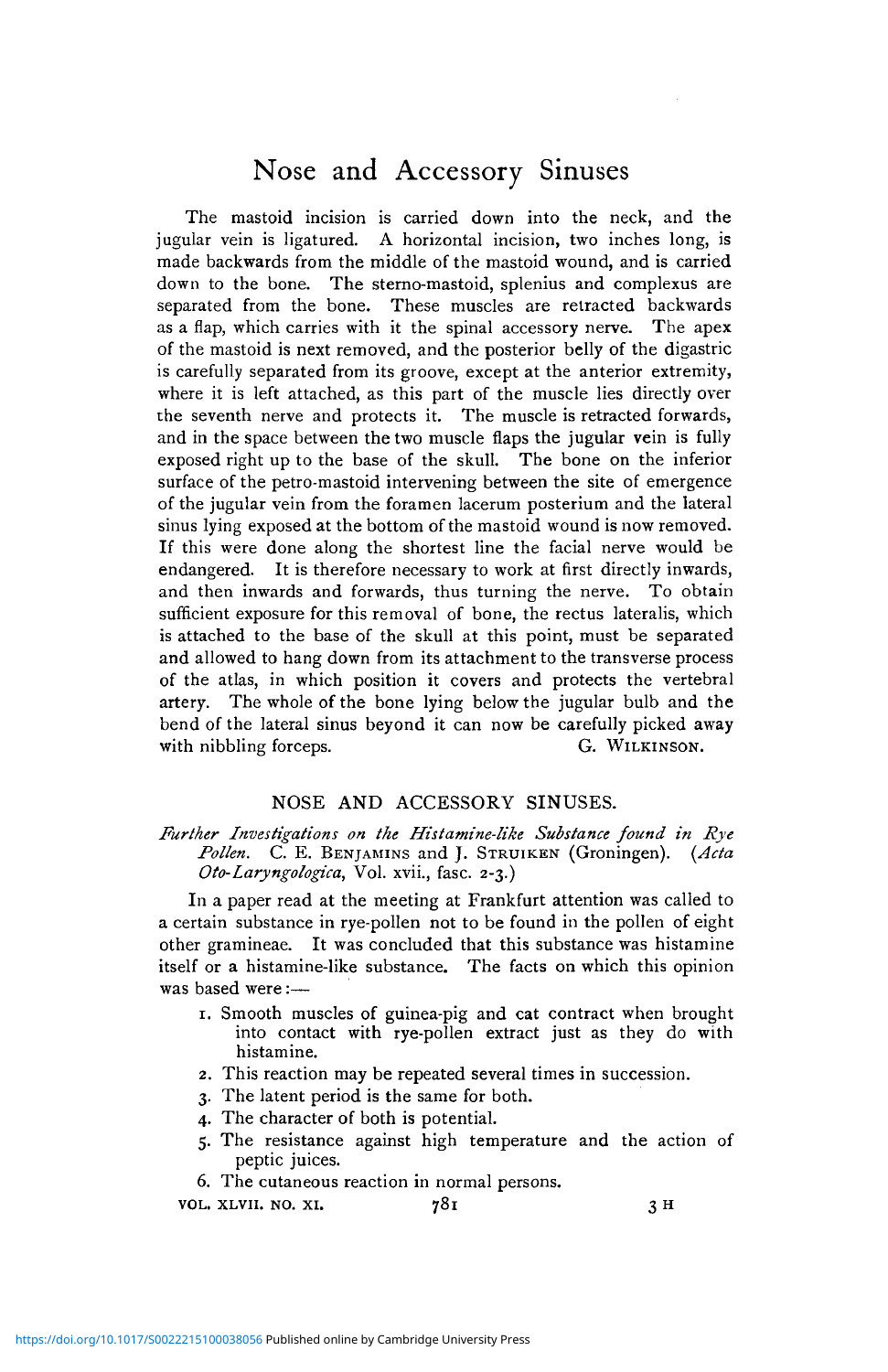Further experiments were made in order to complete these results. A similar action of histamine and rye-pollen extract was found upon—

- 7. The blood pressure of cat and rabbit.
- 8. The chromatophores of the frog's skin ; and
- 9. On the pupil of the cat's and rabbit's eye.

Finally, the strength of this substance in rye-pollen was standardised and found to be equal to  $1:75,000$  to  $1:50,000$  histamine-chloride. *Author's abstract.*

#### *Bacteriological Investigations on Ozcena.* DOCTEUR REBATTU (Lyon). *(Ada Oto-Laryngologica,* Vol. xvii., fasc. 2-3.)

With a view to the preparation of autovaccines, we have studied the flora of 100 ozaena cases from a bacteriological point of view. In not a single case have we been able to disclose with certainty the cocco-bacillus as described by Perez. Two microbic forms were extremely frequent and predominant, first the Abel-Lowenberg (which is no other than the pneumo-bacillus of Friedlander) and, secondly, the pseudo-diphtheria. In 58 cases *(i.e.* 58 per cent.) no other microbe accompanied these two. In 31 other cases the cultures showed staphylococcus, pneumococcus, streptococcus, etc., as well. Only in 11 instances were the pneumo-bacillus of Friedlander and the pseudodiphtheria both absent: staphylococcus was found 10 times and *B. pyocyaneus* in a single case and almost always in unilateral ozæna.

From our investigations we have thus derived rather identical results (although the opponents of the microbic theory in ozaena insist upon the variety of accused microbic elements), which may be considered as an argument in favour of, at least, the relative bacteriological specificity of ozaena. Author's abstract.

*An Alimentary Theory of the Origin of Hay Fever and a Diet founded on it.* C. E. BENJAMINS (Groningen). *(Zeitschrift fur Hals-, Nasen- und Ohrenheilkunde,* Band xxx., Heft 4, p. 473.)

Professor Benjamins propounds a theory as to the development of grass-pollen hay fever through the mechanism of the alimentary tract. The cereals and the articles of diet prepared from them are held to be most responsible for its occurrence. His observations are founded on the results of experiments on guinea-pigs. The production of positive skin-reactions and the beneficial result of eliminating the offending food-stuffs afford evidence of the sensitisation of hay fever patients. He tested this food elimination on several patients in whom, with very few exceptions, the good effects were evident. For practical application he specifies the articles of diet to be avoided and those to be consumed.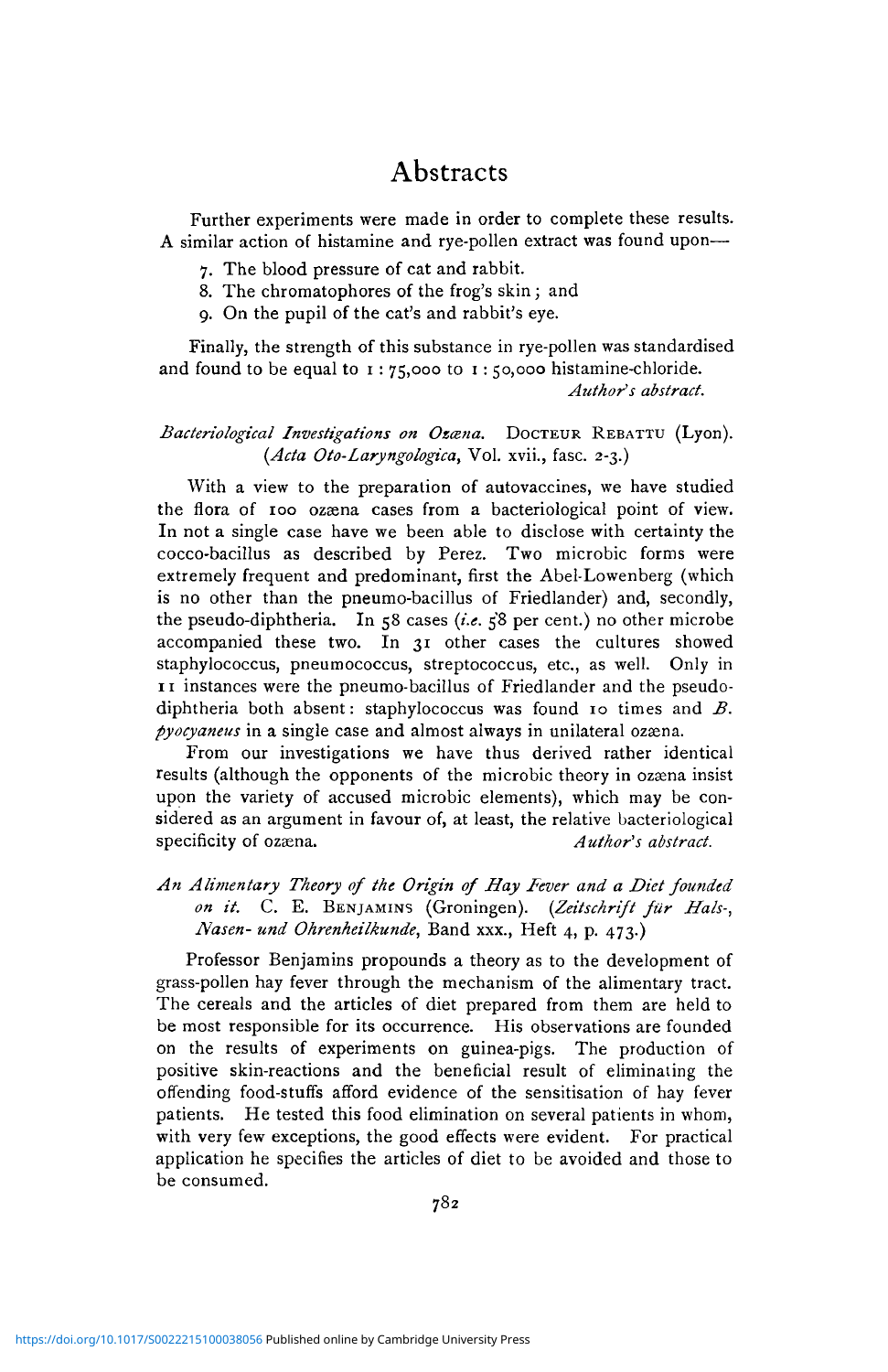# Larynx

Among the forbidden articles of diet he includes bread of all sorts, biscuits, oats, semolina, all sorts of cakes and fine bakery, tarts, piecrust, puddings made of wheat-meal, strips of Italian paste (Nudeln), macaroni, maizena or rice. It has to be kept in mind that flours of various sorts are incorporated in the preparation of minced meat, croquettes, liver-sausage, blood-sausage and other kinds of sausage.

In place of these products foods free from gramineae may be substituted as, for example, potato-flour for thickening soup and for making pie-crust. Jewish bakers know how to make good fine pastry from potato-flour. Raw potatoes passed through a meat-mincing machine can, with the addition of beaten-up whites and yolks of eggs and some potato-flour, be made into excellent pancakes. Buck-wheat and buckwheat groats may take the place of oatmeal; so also tapioca, arrowroot, banana, lentil and chestnut-flour may help to vary the menu. Milk and the sour milk-product "Yoghourt," fruits and vegetables, such as peas, beans and lentils, with many kinds of flesh food, allow of considerable choice. Fine rice-meal, having been found to produce only slight reaction, may be included. The greatest difficulty is to find materials for the tea and coffee table.

He appeals for a fair and hopeful trial of this " non-graminacious " diet in a wider circle of sufferers from hay fever.

JAMES DUNDAS-GRANT.

#### LARYNX.

### *The Importance of Systematic Periodical Examination of the Larynx in cases of Pulmonary Tubercle.* H. RETROUVEY. *{Revue de Laryngologie,* December 1931.)

The writer urges that all cases of pulmonary tubercle should, as a matter of routine, undergo periodical examination by a laryngologist. It is not wise to leave this examination until symptoms, such as husky voice, or pain in swallowing, call attention to the larynx. The amount of functional disturbance depends, not on the extent of infiltration or ulceration, but on its situation. Vocal troubles arise from interference with the action of the vocal cords. Huskiness or weakness of voice may appear very early in the course of the disease, and be quite marked without any decided alteration in the appearance of the larynx. This would indicate a deep-seated infiltration of the tensor muscles, without implication of the cords themselves. On the other hand, quite extensive infiltrations of the epiglottis, or aryepiglottic folds, leave the voice unaffected, so long as the vocal cords and ventricular bands are free. If the lesion has not attacked the posterior aspect of the larynx in the neighbourhood of the mouth of the oesophagus, or the lateral aspect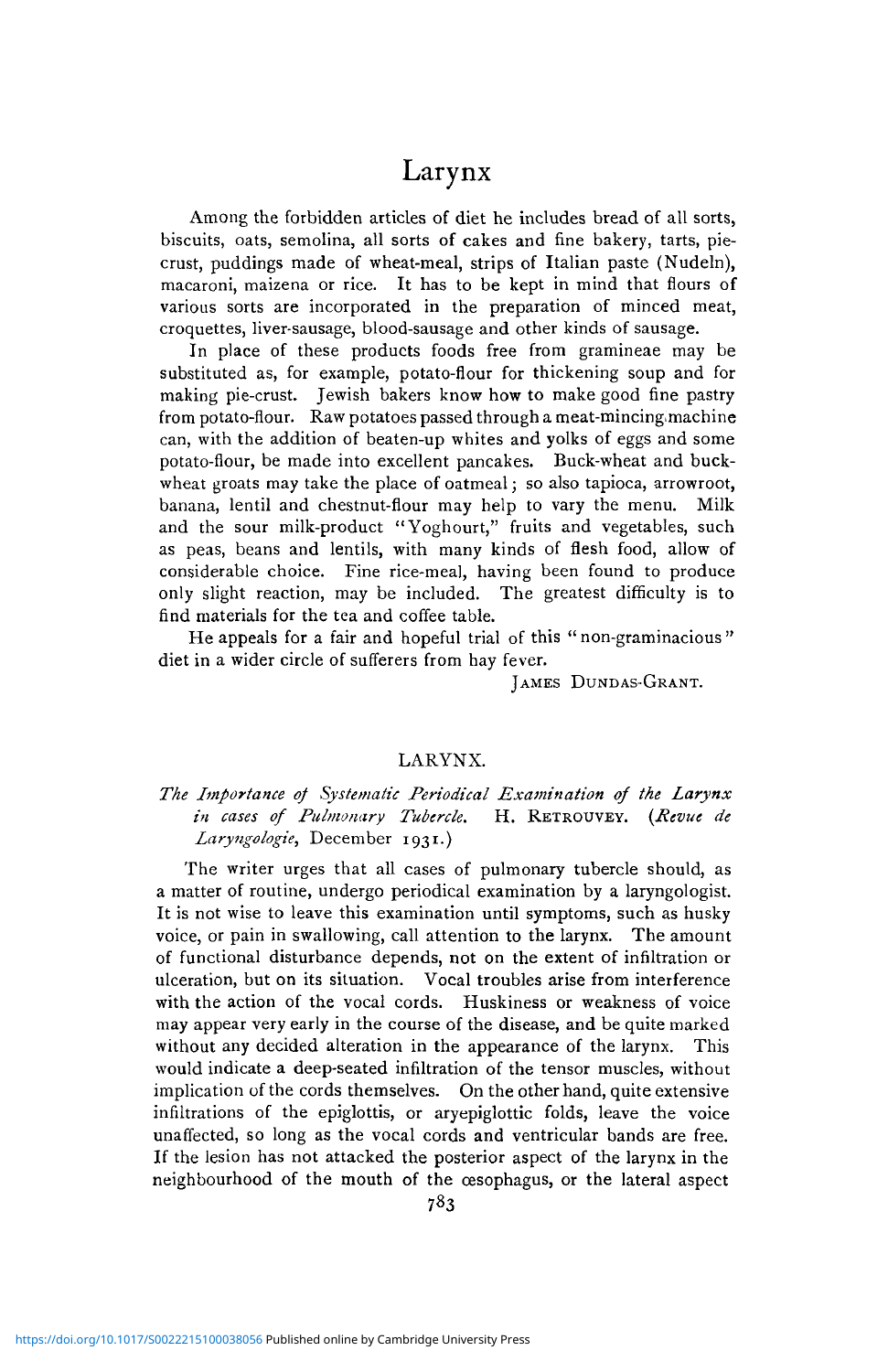and free borders of the epiglottis, pain in swallowing may be absent. In such a case the presence and extent of the disease within the larynx may come as a surprise to the examiner at his first inspection. In contrast to these cases we see others in which the dysphagia is of frightful severity. This is usually in the terminal stage of the disease. If the lesions causing the dysphagia have passed beyond the area of distribution of the superior laryngeal nerve, practically nothing can be done to allay the pain, and the patient quickly dies from inanition. Sometimes slight, or even severe, dysphagia occurs without ulceration, and is then probably due to compression of the terminal filaments of the sensory nerves by infiltration. Dyspnœa is a rare symptom in laryngeal tuberculosis and, when present, is generally due to acute exacerbations, or secondary infections causing cedematous swelling. This may also occur after too active local treatment. It is much less frequently due to massive infiltration, or nodular tuberculomata. The respiratory mechanism adapts itself without distress to a considerable degree of stenosis, if its onset is gradual.

The author is sceptical as to the existence of primary tuberculosis of the larynx, but admits that infiltrations are sometimes found when no tubercle in the lungs can be discovered by the stethoscope or by X-rays. He thinks that the primary focus of infection in such cases is usually in the glands of the hila of the lungs, and that the infection reaches the larynx by way of the lymphatics, which is, indeed, the probable pathway, even when the primary focus is in the lungs.

In many cases the first signs which enable a diagnosis of tubercle of the respiratory tract to be definitely inferred are to be found in the larynx. Amongst such early symptoms may be cited a slight cedematous swelling in the region of the arytenoids and symmetrical reddening of the apices of the arytenoids, as pointed out by Moure.

G. WILKINSON.

#### *Laryngectomy.* Professor CASADESUS (Barcelona). *{Revue de Laryngologie,* July 1932.)

Spanish surgeons have always inclined to the operation of total excision of the larynx for carcinoma, rather than to laryngo-fissure. Tapia introduced Gluck's operation to Spain in 1911, and the technique of the operation has undergone constant improvement in that country since then, and may now be regarded as a "benign operation" in the hands of an expert.

A predilection for laryngo-fissure is characteristic of the English school of laryngology, where the technique of the operation has been chiefly developed. The writer admits that it constitutes the ideal procedure in early and suitable cases. The indications for its performance may be summed up as "epithelioma strictly limited to one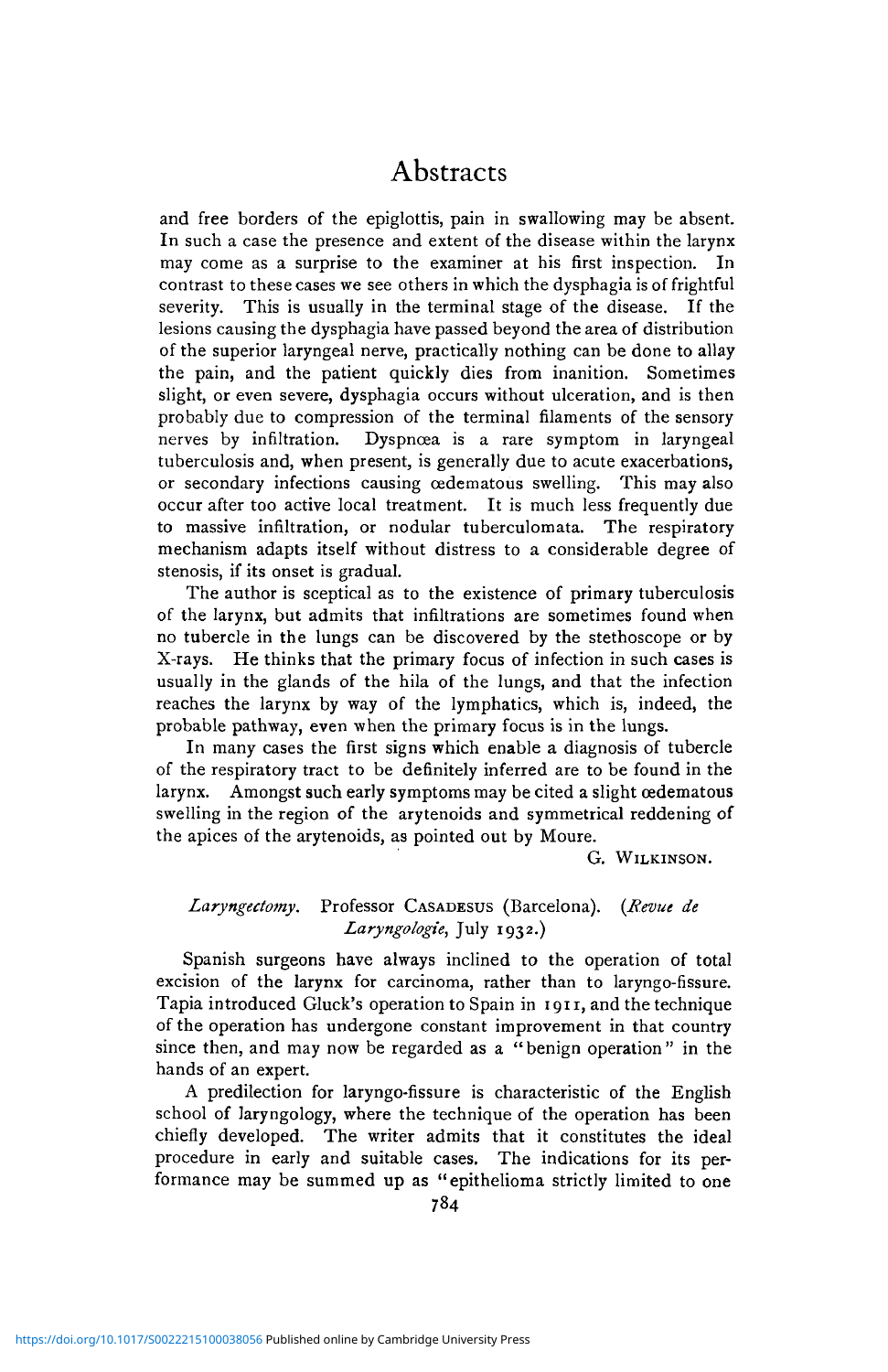# Pharynx and Tonsil

vocal cord." Possibly the modification in the operation recently introduced by Sir St Clair Thomson and others, consisting of resection of more or less of the thyroid ala, allows of a little more latitude in the selection of cases.

The writer insists on four points which he regards as essential in the performance of laryngectomy. The first, and most important, is the total removal of the prelaryngeal muscles. Only when this is done can the skin be laid accurately in contact with the sutured pharynx, the exposed trachea, and the "carotid gutters" on either side, which together make up the floor of the operation field. The operation is one in which it is highly important to avoid "dead spaces," as there is a special liability to late infections from leakage of the pharyngeal wound. Secondly, the mucous membrane lining the trachea should be accurately sutured to the edges of the skin incision. Great care should be exercised not to damage in any way the cartilage of the first ring of the trachea. Thirdly, the larynx should be separated from above downwards. By so doing it is easy to prevent the entry of blood and saliva into the air passages. After opening the pharynx by transverse incision below the hyoid the whole entrance of the larynx is in view, and the incision in the mucous membrane can be made accurately all round, without sacrifice of healthy tissue, but keeping well clear of the disease. Fourthly, the wound should be drained laterally at four points, corresponding to the angles of the dissected area.

The employment of local anæsthesia by infiltration is advocated for all cases. Preliminary tracheotomy is to be avoided whenever possible, and is regarded as a serious complication to the operation when it has had to be performed on account of respiratory obstruction. It is preferable to do laryngotomy rather than tracheotomy should urgent dyspncea supervene during the operation. G. WILKINSON.

#### PHARYNX AND TONSIL.

### *Bleeding and Paralysis of the Sympathetic Nerve associated with Peritonsillar Abscess.* P. G. GERLINGS. *(Acta Oto-Zaryngologica,* Vol. xvii., fasc. iv.)

Bleeding is always a serious complication of peritonsillar abscess and the mortality in unoperated cases reaches 80 per cent.

The author reports three cases, of which two were under his own care. In all of these cases myosis of the homolateral eye showed interference with the sympathetic, and in one of them ptosis was also present; in this case also the abscess burst not only into the pharynx but into the auditory meatus, from which there occurred bleeding and discharge of offensive pus. Recovery, however, took place in this case, while the other two died of haemorrhage.

| VOL. XLVII. NO. XI. | 785 | 3H <sub>2</sub> |
|---------------------|-----|-----------------|
|---------------------|-----|-----------------|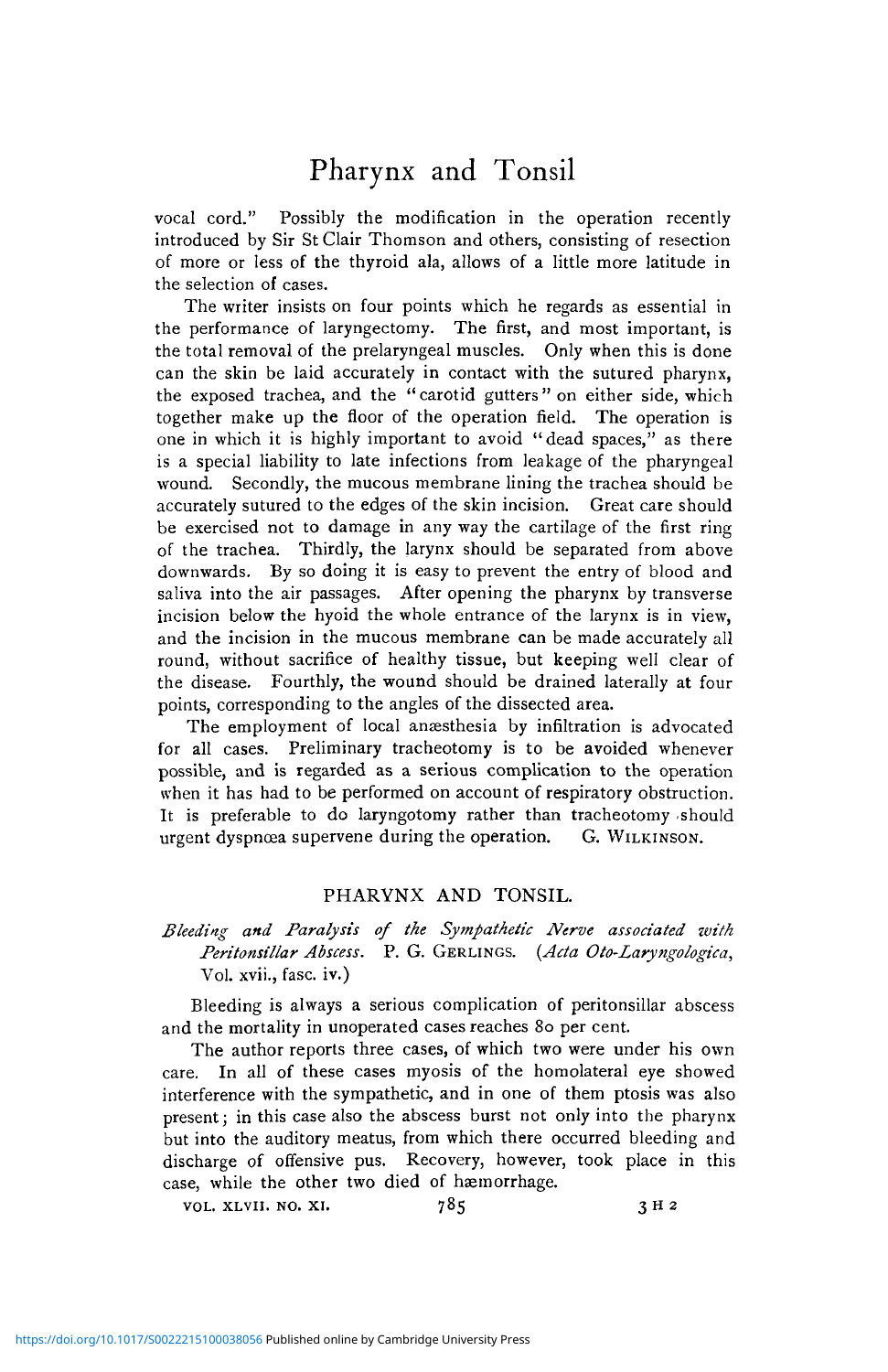The bleeding in cases of this kind usually comes from the internal carotid artery near the bifurcation of the common carotid; only rarely from the external carotid, the superior laryngeal, or the ascending pharyngeal.

Of 70 cases collected from the literature, 30 were operated on (ligature of external or common carotid artery) and 20 of these recovered, while of the remaining 40 cases on whom no operation was performed, only 8 survived. Ligature should therefore always be undertaken, and this should be applied to the common carotid except in the rare cases in which a perforation of a branch of the external carotid can be found. THOMAS GUTHRIE.

### Facial Nerve Paralysis resulting from Local Anasthesia for Tonsil*lectomy.* P. G. GERLINGS. *{Ada Oto-Laryngologica,* Vol. xvii., fasc. 4.)

The author is an assistant in the clinic of Professor Burger, where local anaesthesia for tonsillectomy is obtained by a single injection of a 1 per cent, solution of novocain with adrenalin into the parapharyngeal space. A needle bent 3 cm. from its end almost to a right angle is inserted above the tonsil in an outward and downward direction, the object being to block the glosso-pharyngeal nerve.

In a series of about 2000 bilateral tonsillectomies performed under local anaesthesia induced by this method, there has been observed on 12 occasions, shortly after the injection, a paralysis of the facial nerve, always unilateral, and almost always confined to the branch supplying the mouth. The paralysis disappeared completely after half an hour and was accompanied by no discomfort to the patients.

The paralysis appears to be due to some of the anæsthetic solution reaching the ramus marginalis mandibulae of the facial nerve in the parotid fascial compartment, which communicates with the parapharyngeal space, through an opening in the deep layer of the parotid fascia, described by Klestadt as the " open spot of the parotid fascia."

In addition to the glossopharyngeal and the facial, other nerves may be affected by the injection. The motor branch from the vagus to the muscles of the soft palate is invariably paralysed, and in one case paralysis of the sympathetic was also observed. The hypoglossal, however, always appears to escape. THOMAS GUTHRIE.

### *Suture of the Bed of the Tonsil.* Professor L. PIETRANTONI. *(Archivio Italiano di Otologia,* February 1932.)

The author recalls that the fear of haemorrhage is the greatest obstacle to the removal of a great many diseased tonsils. He quotes many recent authors who describe series of tonsillectomy with a high proportion of serious haemorrhage. He mentions the many prophylactic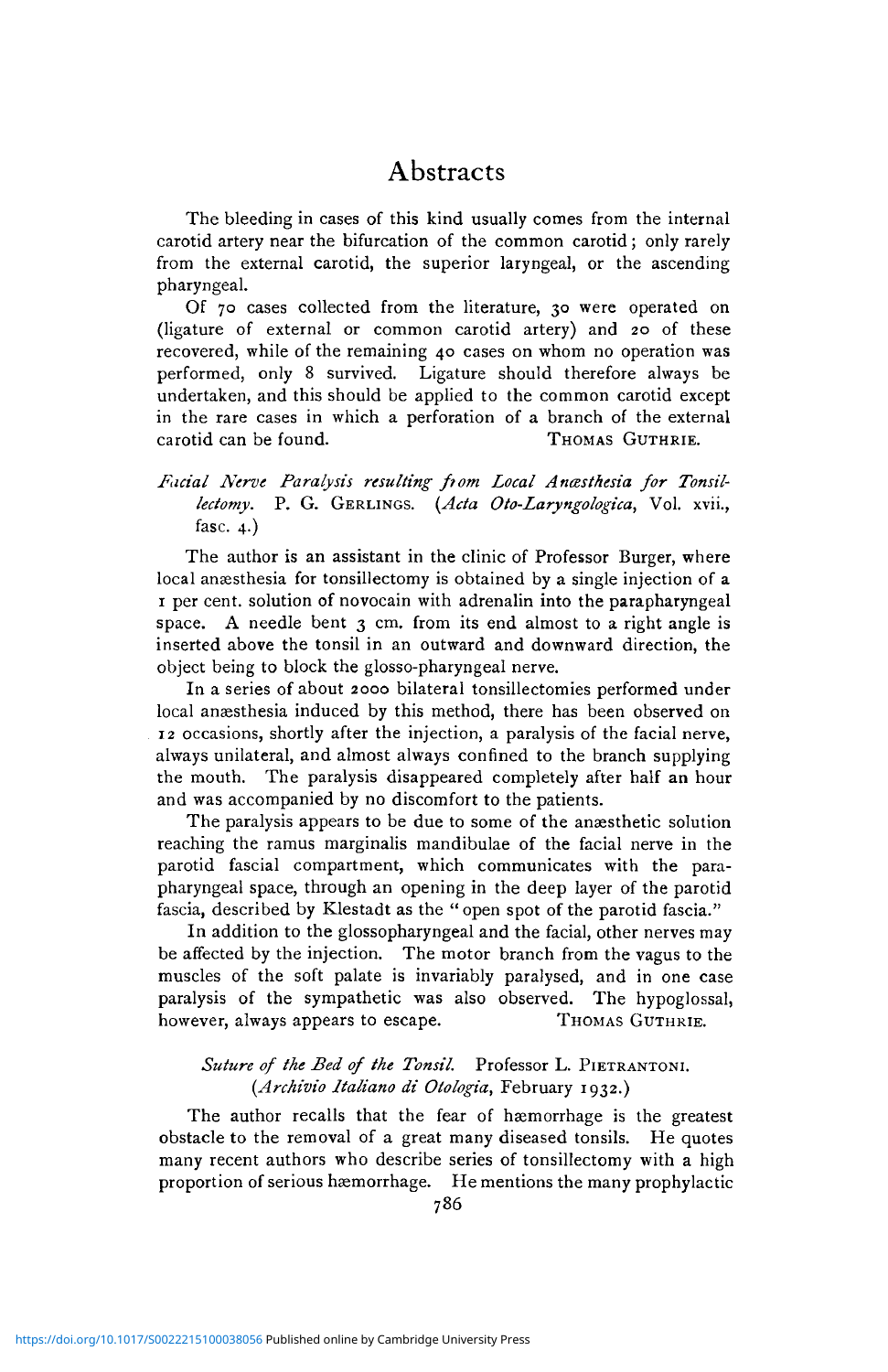# Pharynx and Tonsil

measures that may be taken, such as estimating the coagulation time of the blood, the administration of calcium and various sera and the many processes that can be employed, at the operation, for stopping the flow of blood.

Professor Pietrantoni himself favours suture at the time of operation and he carries this out to the exclusion of all other methods. He points out that almost the entire blood supply of the tonsil lies immediately deep to the capsule and passes close to the inferior pole.

At the end of the operation a suture is passed through both anterior and posterior pillars of the fauces taking up just enough of the tonsil bed to include the vessels. The suture must be placed at the lower end of the fossa immediately above the level of the tongue. If it is placed higher than this it will miss some of the vessels. The suture is left in position for twenty-four hours only and, being removed then, there is no risk of adhesion of the pillars and consequent loss of mobility of the palate and dysfunction. F. C. ORMEROD.

### *Incision or Tonsilkctomy 1 A Study of the Treatment of Paratonsillar Abscesses.* A. LINCK. *{Arch. Ohr. u.s.w.,* Heilk., June 1932, Band cxxxi., pp. 310-343.)

The author describes several cases of paratonsillar abscess in which the usual treatment of incision was adopted with apparent recovery, yet several weeks later the patients became ill again with irregular temperatures, and gradually developing signs of generalised sepsis. The cases often ended fatally, in spite of extensive operations on the neck with excision of thrombosed internal jugular veins, etc., carried out at a late stage. It is important to remember that a small deep-seated focus of sepsis may persist for weeks and flare up later, although the appearances in the pharynx are quite normal.

When the post-mortem reveals metastatic lung abscesses as a terminal lesion and nothing very obvious in the pharynx or neck, the earlier history of a paratonsillar abscess may be forgotten and a diagnosis of "cryptogenic sepsis" is often made.

The author's main thesis is that one should practise *enucleation of the affected tonsil or tonsils in the acute stage* ("primary tonsillectomy "). The radical operation in the acute stage, according to Dr. Linck, would always prevent the serious sequelae which have been described.

There is no need to fear an aggravation of the general condition or a spread of the inflammation as a consequence of the operation. In a consecutive series of 163 cases of "primary tonsillectomy" no complications arose.

*Local anesthesia* must be used, and a special technique of injection of the novocain solution from a point near the angle of the jaw is described. Patients stand the operation well and the symptoms are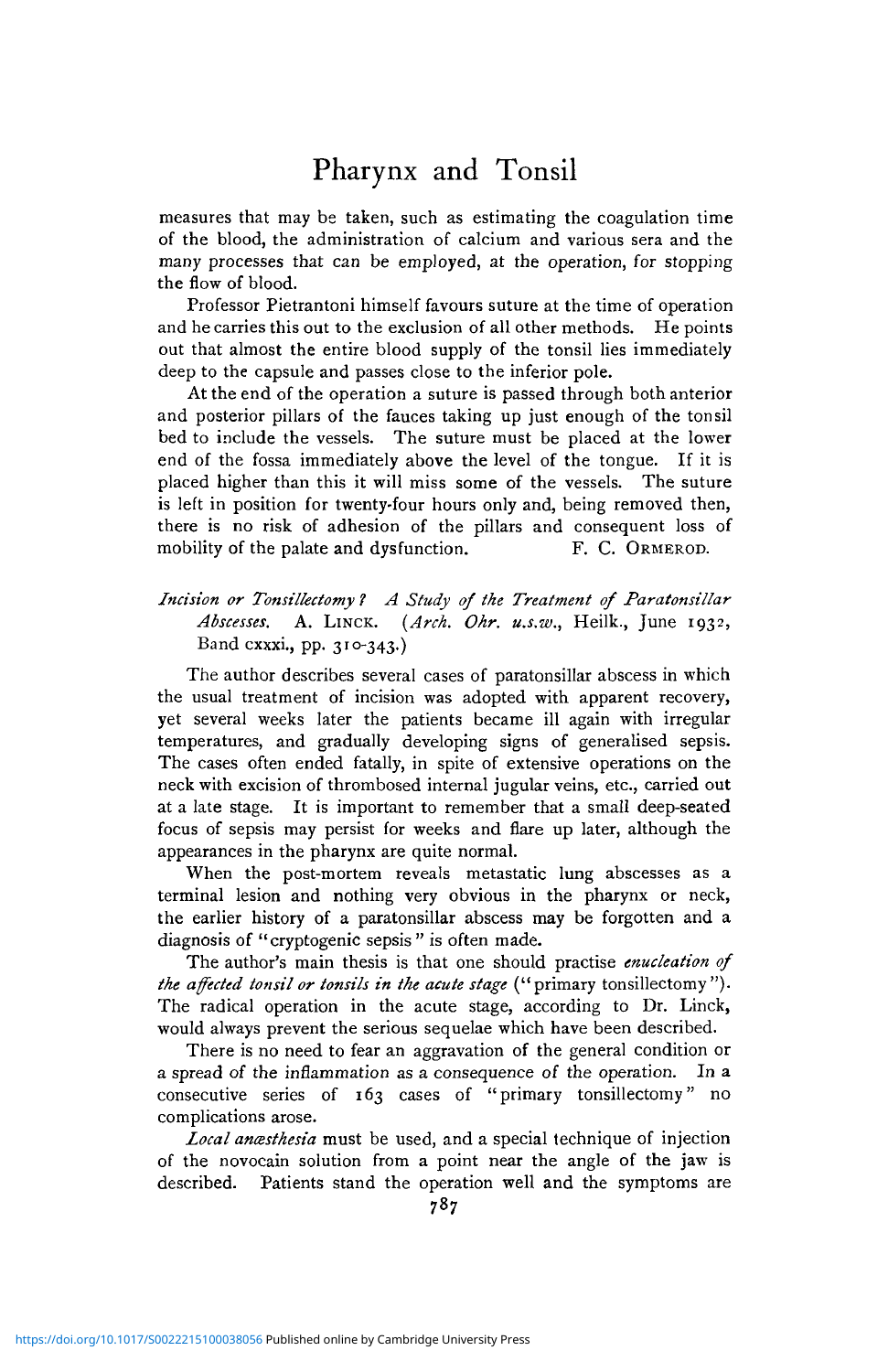quickly relieved, as one cannot fail to discover and to drain the peritonsillar collection of pus. The after-pain which is such a marked feature of the ordinary tonsil enucleation in adults, is practically absent after "primary tonsillectomy." J. A. KEEN.

#### CESOPHAGOSCOPY, BRONCHOSCOPY, ETC.

## *The Treatment of Acute (Esophagitis following the swallowing of Caustic Fluids.* Prof. S. B^LINOFF (University of Sofia). *(Revue de Laryngologie,* February 1932.)

It appears that the swallowing of caustic fluids is the most common method of attempting suicide in Hungary and the Balkan States. The figures given in this article are striking and appalling. Metziano of Bucharest had 142 cases in six years, David of Galatz 70 in four years, Milovonik (Serbia) 62 cases in three years from caustic soda alone, and the author 151 cases of stricture of the oesophagus due to caustic fluids in 12 years. Cases of inflammatory stricture have been six times more numerous in his clinic than malignant strictures. In contrast to these figures, Guisez (Paris) found that malignant stricture was nine times more frequent than inflammatory. The figures for Hungary are not given, but the writer states that they probably exceed those of the Balkan States. Surgeons in these countries have the unhappy privilege of abundant clinical material on which to study this intractable malady. The agent most frequently employed is caustic soda. The immediate mortality in the author's cases has been 30 per cent., and the delayed mortality is given as 13 per cent.

The method of early and frequent bougieing of the œsophagus to prevent stricture is warmly advocated by some surgeons. This practice is not free from danger. The author discourages the passage of hard instruments during the first two weeks following the injury, though he does not hesitate to inspect the oesophagus through the endoscope. For this no anæsthetic, either local or general, is given. The patient is in the dorsal or genu-pectoral position.

He divides the pathological changes following the injury into four stages: $-(1)$  period of necrosis and desquamation of mucous membrane, (2) period of ulceration, (3) period of granulation, and (4) period of cicatricial contraction. The onset of the period of granulation is the time for commencing dilatation with bougies. These should be passed twice weekly, at first under the guidance of the endoscope, and later by touch only.

Though bougieing during the first and second periods is banned, gentler methods of treatment are of great value, and should be instituted from the first. These consist of distending the oesophagus with olive oil, introduced by means of a "seringue à tampon." This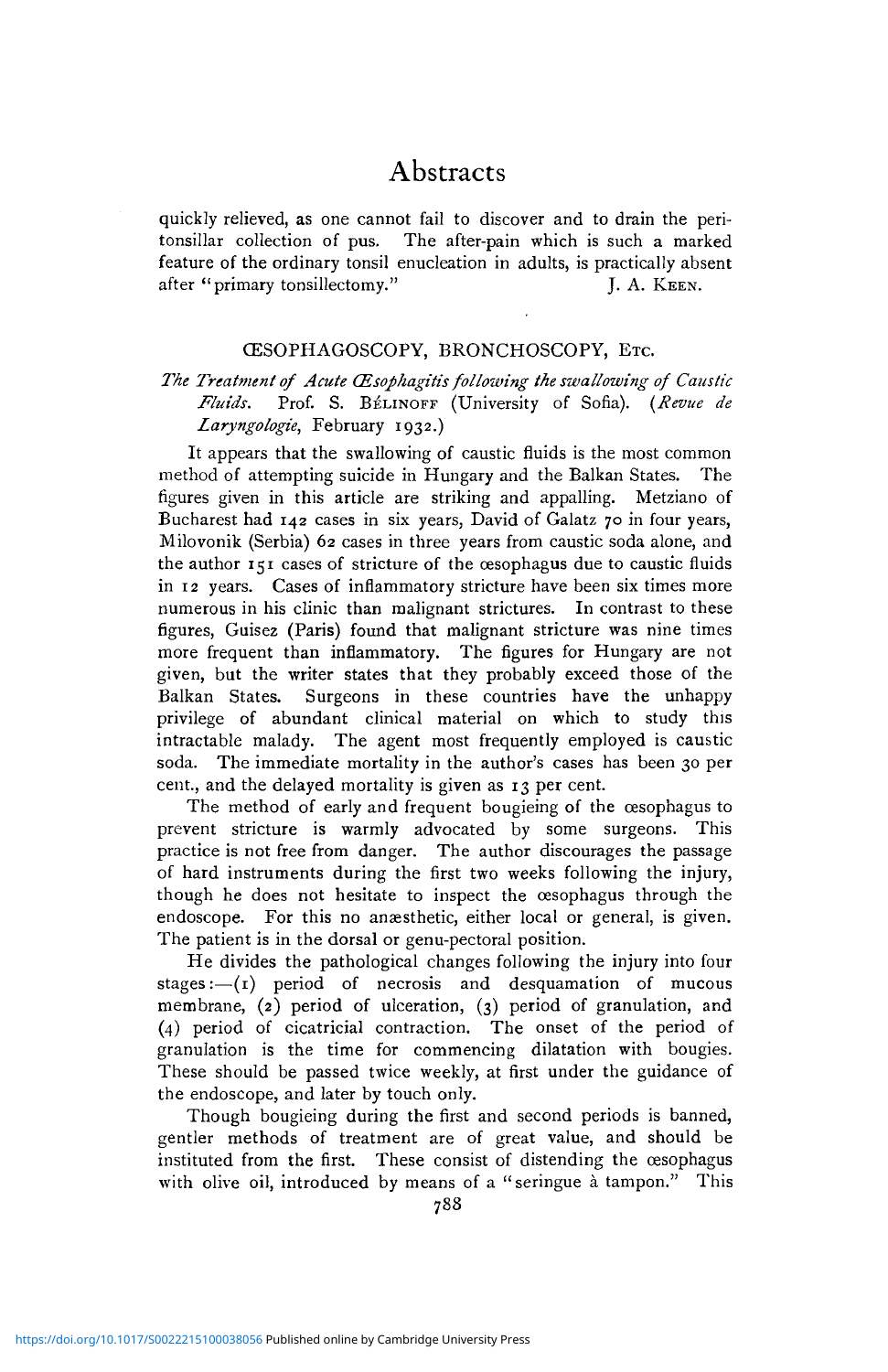# Miscellaneous

consists of a slightly curved tube surrounded near its extremity by an air bulb. The projecting tip of the tube is introduced into the mouth of the oesophagus, and the bulb is inflated so as to block up the deep pharynx and prevent regurgitation. The oil is injected into the oesophagus through the tube from a syringe. It coats the surface of the oesophagus with a soothing film, distends its lumen, and prevents ulcerated surfaces adhering. In young children a "seringue à bouton" is used, in which the tampon is replaced by metallic buttons of different dimensions which can easily be changed. G. WILKINSON.

#### MISCELLANEOUS.

*A Modern Method of examining the Salivary Ducts and Glands.* ALBERT BARRAUD (Lausanne). *{Ada Oto-Laryngologica,* Vol. xvii., fasc. 2-3.)

It sometimes happens that we are confronted with cases of calculi or tumours in the salivary ducts and glands without being able to detect their exact position.

Thanks to injections of opaque substances into the salivary ducts under Röntgen-ray examination, substances which clearly show the outlines of the glands, we are able to make a very accurate diagnosis.

At the same time these injections, causing a dilatation of the ducts, may bring about an expulsion of the calculi in a painless way.

It may be added to the above résumé by the author that lipiodol is no longer used as the radio-opaque substance, because of its density. It is rather difficult to inject and pain may be caused.

Neoiodipine 40 per cent. (2.5 to 5 c.c.) was later used and is much preferred. H. V. FORSTER.

*Some Remarks on the Teaching of Otolaryngology in the Medical Faculties.* JEAN SZMURLO (Wilno). *{Ada Oto-Laryngologica,* Vol. xvii., fasc. 2-3.)

Otolaryngology, with its branches, logology, phonology, bronchoscopy and the study of deaf mutism, has become as great a speciality as pediatry, obstetrics, gynaecology and so forth. Its knowledge is necessary for a neurologist, ophthalmologist, child's physician and, especially, for a general practitioner. But the present teaching of otolaryngology is deficient in many countries; the courses last too short a time and are limited to the lectures in some nosologic entities, without giving the students a fair idea of the importance of otolaryngology for the development of medical science. The practical exercises are too brief and do not give them the necessary familiarity. Examination in otolaryngology in some countries is not compulsory; in others it is limited to theoretical questions.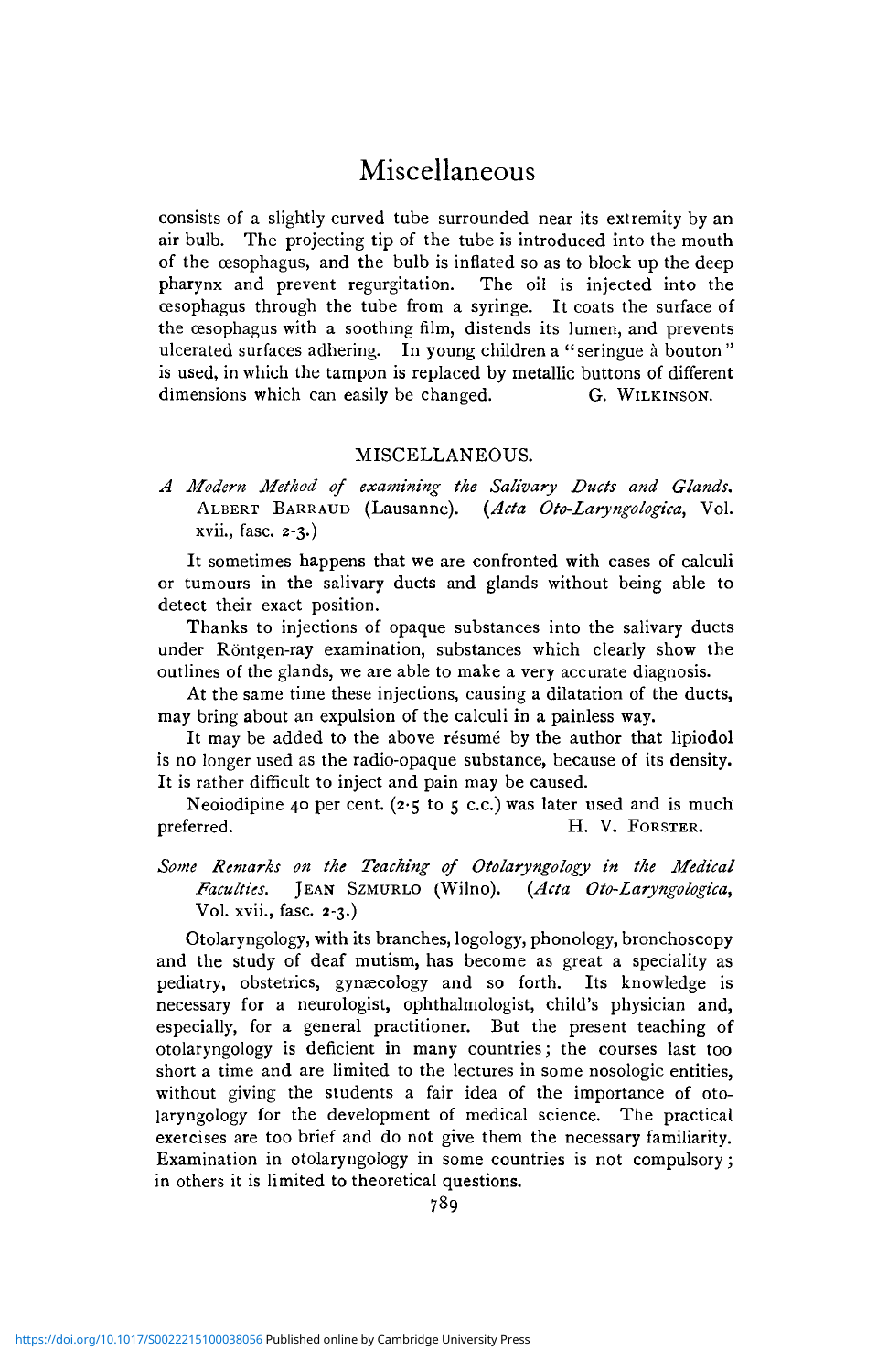For the enlargement and deepening of the knowledge of otolaryngology among general practitioners, reform of its teaching is necessary. It should consist in increasing the yearly number of hours for theoretical and practical work and the introduction in all medical faculties of compulsory examinations, theoretical as well as practical. *Authors abstract.*

#### *Radiosensibility and Caryoclasic Poisons.* Dr. LEDOUX (Brussels). *(Acta Oto-Laryngologica,* Vol. xvii., fasc. 2-3.)

In studying the radiosensibility of normal and pathological tissues one soon recognises that of the two tissue elements, the cells and connective tissue, the former merits greater interest, though it is important not to lose sight of the latter.

Nowadays it is generally admitted that the problem of the malignant tumour is a problem of nuclear pathology and, whatever aggressive agent is used, whether physical or chemical, the nucleus is the terminus of attack.

It appears logical, therefore, to compare by the experimental method the different methods of assault upon the chromatin and also to study the methods of defence against attack brought into play by the nucleus.

The radiosensibility of cells varies widely. To take the skin, for example, the cells of the hair bulb are the most vulnerable and yet even these are not equally sensitive. Some succumb to the minimum of radiation; others resist and after a time give rise to new generations of hairs.

There is an important relation between radiosensibility and cell division. A quarter of a century has passed since Perthes established the law of sensibility during mitosis. There exist differences of sensibility for different cells, but for the same cells the state of chromatin condensation is a phase of particular vulnerability. This condensation, though chromosomial in cells about to divide, is prepyknotic in such cells as those of the cortex of the thymus gland.

Concerning the method of action of radiation on chromatin, Dustin has shown that "the lesions observed after radiation do not express the specific action of Rays  $(X \text{ or } Y)$ , but rather a peculiar sensibility of certain chromatins to diverse agents (and which he calls for this reason caryoclasic).

It was during his researches into the histo-physiology of the thymus gland that Dustin proved by experiment the existence of certain nuclear poisons :—

1. Acids or substances altering notably the  $\beta$ H value.

2. Certain derivatives of aniline oil.

3. Arsenic.

4. Diphtheria toxins, etc.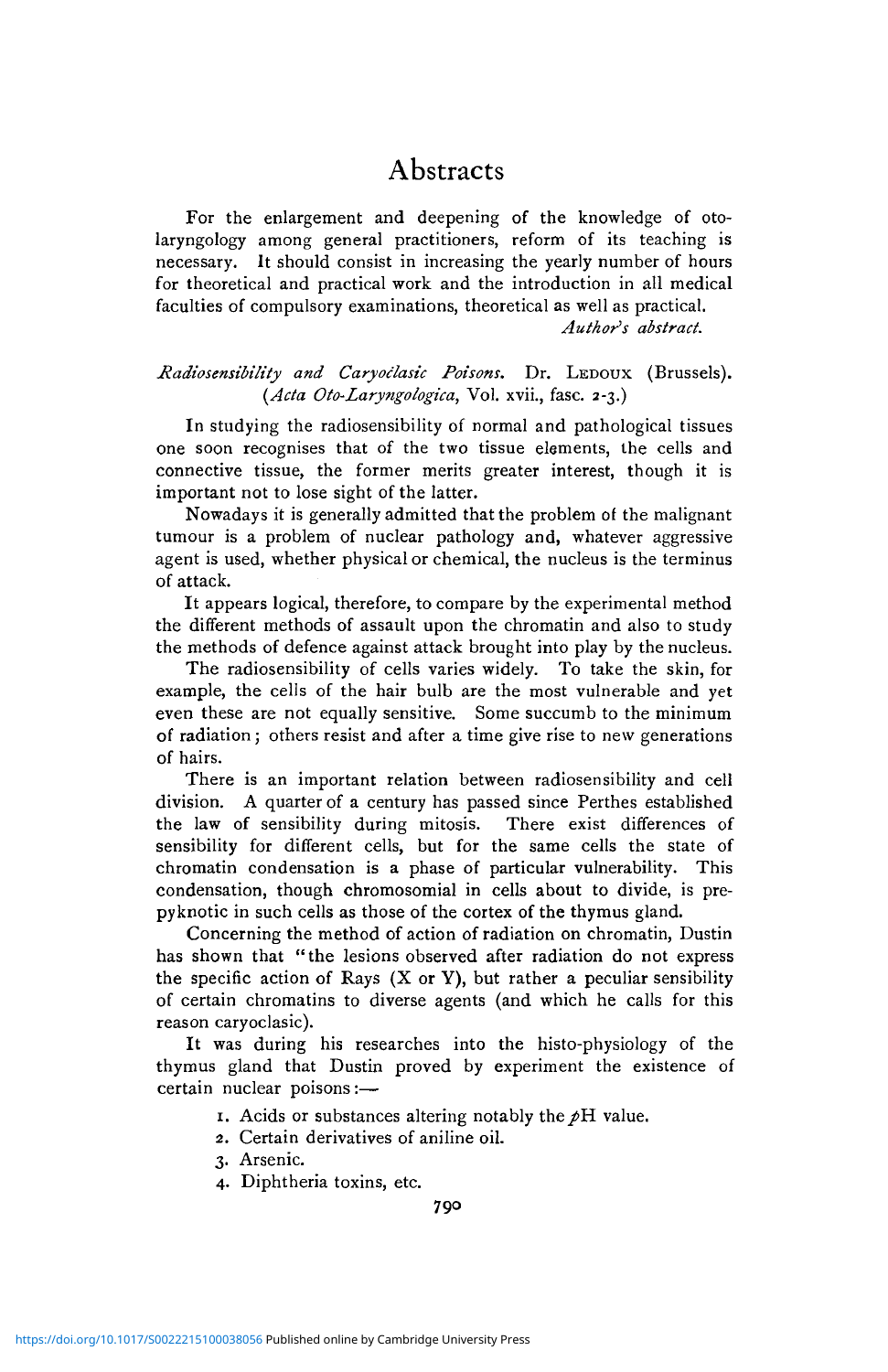# Miscellaneous

Acid shock attacks, for example, the little cortical cells of the thymus and the germ centres of the lymphatic glands and Peyer's patches, benzol, the cells of the bone marrow and so forth.

The article concludes by recalling the hypotheses of various workers regarding the mechanism of action of radiation upon the cell.

H. V. FORSTER.

*Experimental Comparison of the action of Local Ancesthetics.* B. FREYSTADTL. *{Ada Oto-Laryngologica,* Vol. xvii., fasc. 2-3.)

Several drugs producing local anaesthesia were studied with reference to their  $(1)$  rapidity of effect,  $(2)$  duration of effect, and  $(3)$  depth of effect. The last of these has been estimated by making use of the fact that slight anæsthesia results in the loss only of the sensations of taste and cold, while in deeper anaesthesia pain disappears, and only in very deep anæsthesia is the sense of touch lost.

The tongue was used for testing surface anæsthesia, and the lingual and inferior alveolar nerves with their areas of distribution in the tongue, the lips, and chin were employed for the examination of conduction anaesthesia.

Investigation of surface anaesthesia gave the following results, the drugs being arranged as regards their relative potency in descending order, the most active first in each series.

(1) *Rapidity of Effect.*—Pantocain, psicain N, cocain, alypin, percain.

(2) *Duration of Effect.*—Percain, pantocain, cocain, alypin, psicain N.

(3) *Depth of Effect.*—This depends very much on concentration, which has little influence on either rapidity or duration of effect. Pantocain 2 to  $2\frac{1}{2}$  per cent, has the deepest effect, sensation of touch being wholly lost. A deep effect is produced by cocain 20 per cent., alypin 20 per cent., psicain N 20 per cent., and percain 2 per cent., sensation of touch being much diminished, but not completely abolished. The effect of tutocain 2 per cent, and psicain 20 per cent, (excepting psicain N) is weaker than that of the preceding drugs. Novocain, even in a solution of 30 per cent., has an exceedingly feeble effect.

Tests of conduction anæsthesia gave the following results, using novocain 2 to 4 per cent. + adrenalin, tutocain  $\sigma$ -75 to 1 per cent. + adrenalin, percain 2 per cent, and pantocain 2 per cent.

(1) Rapidity was greatest with novocain and tutocain. Pantocain was slower and percain slower still.

(2) Duration was greatest with percain, which gave a period of anaesthesia longer than pantocain, and several times as long as novocain and tutocain.

(3) Depth of effect was most marked with novocain 4 per cent. + adrenalin, with which sensation of touch generally ceases, while with the other drugs it either remains unaltered or is only diminished.

THOMAS GUTHRIE.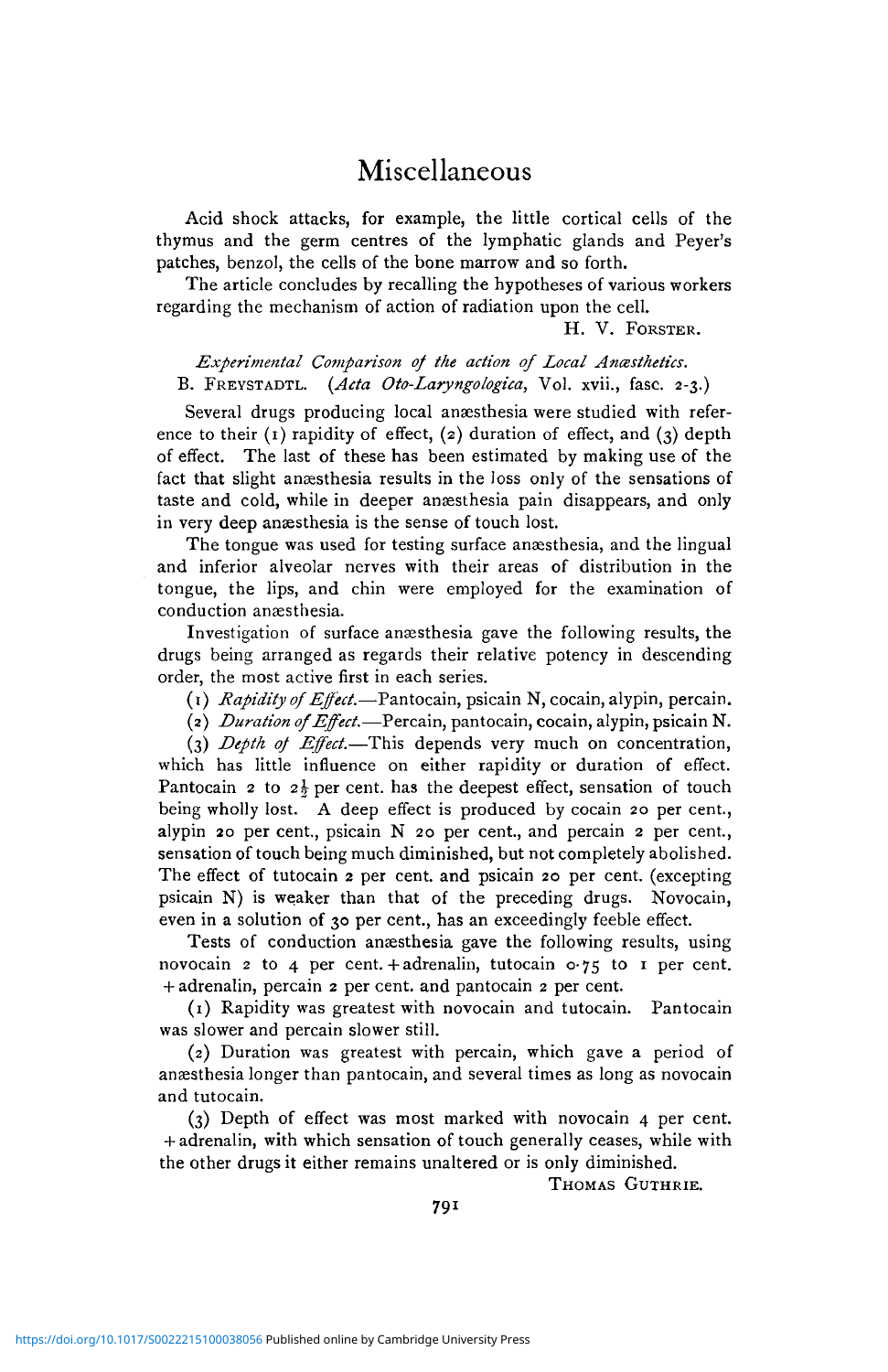#### *Ntw Peptone Treatment in Asthma and other Allergies.* A. G. AULD. *{Lancet,* 1932, Vol. ii., 67.)

The author speaks of a year's trial of Witte's new peptone peptone special 30—and considers it a valuable product, used in  $\overline{a}$  5 per cent, solution intramuscularly with  $\overline{a}$  5 per cent, solution of vegetable propeptone. He considers failures in peptone treatment to be due to  $(1)$  wrong dosage,  $(2)$  neglect to give a second or even a third course, and (3) the non-production of a mild pyrogenic reaction. Peptone also appears to give good results in numerous cases of hay fever. MACLEOD YEARSLEY.

### *Hay-Fever: Some Observations of a Sufferer.* DR. S. C. LEWSON. *{Lancet,* 1932, Vol. i., 1393.)

The author gives his personal experiences with very commonsense comments. He lays great stress upon three pathogenic factors—sensitivity, local abnormality, and psychological error, the last always of most importance and necessitating more wide recognition. Reviewing treatment, he finds pollacin of little value and liable to precipitate an attack; local applications disappointing, and often tending to aggravate rather than allay; medinal (gr.  $2\frac{1}{2}$ -5) nightly, useful in reducing the severity of the attacks; intramuscular injections of calcium successful; and ephedrin the most rapidly effective.

MACLEOD YEARSLEY.

## *The Treatment of Tuberculous Ulceration of Mucous Membranes by CO., Snow.* R. NUSSBAUM and B. TEBRUGGE. *{Arch. Ohr-. u.s.w., Heilk.,* May 1932, Band cxxxi., pp. 227-230.)

Carbon dioxide snow is not generally used for lesions of mucous membranes. The authors give a very enthusiastic account of the excellent results which can be obtained in chronic tuberculous ulcerations of the mouth, pharynx and nasal cavities. Such ulcers are usually found in patients with advanced phthisis, but in spite of the bad general condition the ulcers can practically always be cured by the application of a mixture of  $CO<sub>2</sub>$  snow and acetone.

J. A. KEEN.

## *Specialised Features in the Vascularisation of some Sense Organs.* Dr. MARIE-HELENE VALETTE (Bordeaux). *{Revue de Laryngologie,* May 1932.)

This beautifully illustrated article draws attention to a special arrangement of the vascular supply to some sense organs. This consists of a layer of enlarged venous capillaries and sinuses surrounding the sense elements and the terminal branches of their nerve supply, similar in structure to the erectile tissue of the inferior turbinal. The